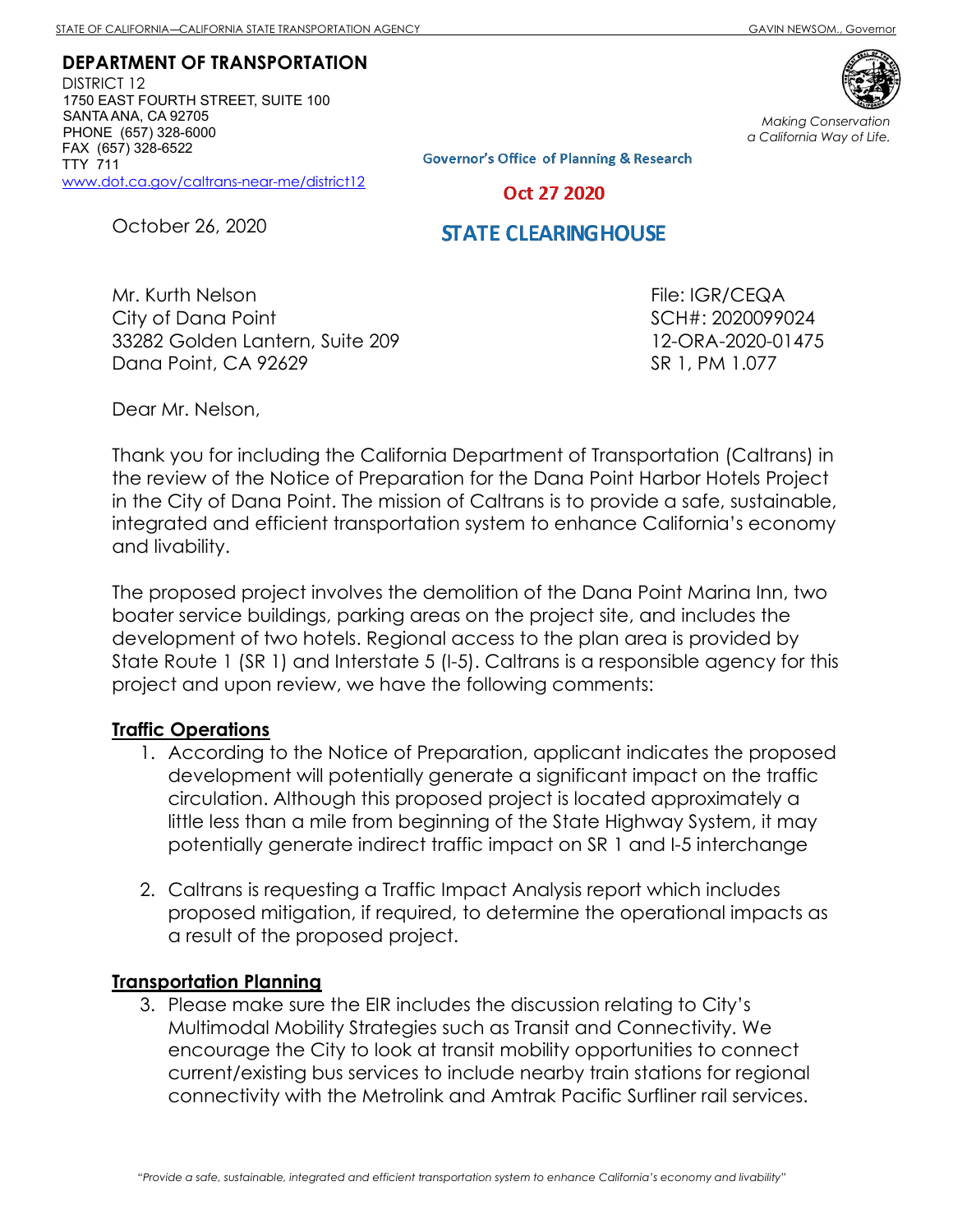- 4. We encourage the City to continue coordination with the Orange County Transportation Authority (OCTA) for opportunities to enhance multimodal transit strategies.
- 5. Dana Point Harbor is a destination place, please encourage the use of transit among future visitors, and workers of the development. Increasing multimodal transportation will lead to a reduction to congestion, Vehicle Miles Traveled, and improve air quality.
- 6. Consider elaborating on impacts to bicycle and pedestrian facilities as part of the EIR. The document states there may be a "potentially significant impact" to the circulation system including transit, roadway, vehicle, bicycle, and pedestrian facilities.
- 7. Bicycle and pedestrian infrastructure improvements on the project site and the project vicinity promote local and regional connectivity, improve air quality, reduce congestion and VMT, and increase safety for all modes of transportation.
- 8. Caltrans encourages the design of Complete Streets that include highquality pedestrian, bicycle, and transit facilities that are safe and comfortable for users of ages and abilities.

This may include safety measures such as physically separated sidewalks and bike lanes; pedestrian-oriented LED lighting; high-visibility continental crosswalk striping; raised crosswalks; refuge islands; wayfinding signage; and safe connections to existing and proposed bicycle, pedestrian, and transit facilities.

## Encroachment Permit

9. Any project work proposed in the vicinity of the State Right-of-Way (ROW) would require an encroachment permit and all environmental concerns must be adequately addressed. If the environmental documentation for the project does not meet Caltrans's requirements for work done within State ROW, additional documentation would be required before approval of the encroachment permit. Please coordinate with Caltrans to meet requirements for any work within or near State ROW. For specific details for Encroachment Permits procedure, please refer to the Caltrans's Encroachment Permits Manual at:

http://www.dot.ca.gov/hq/traffops/developserv/permits/